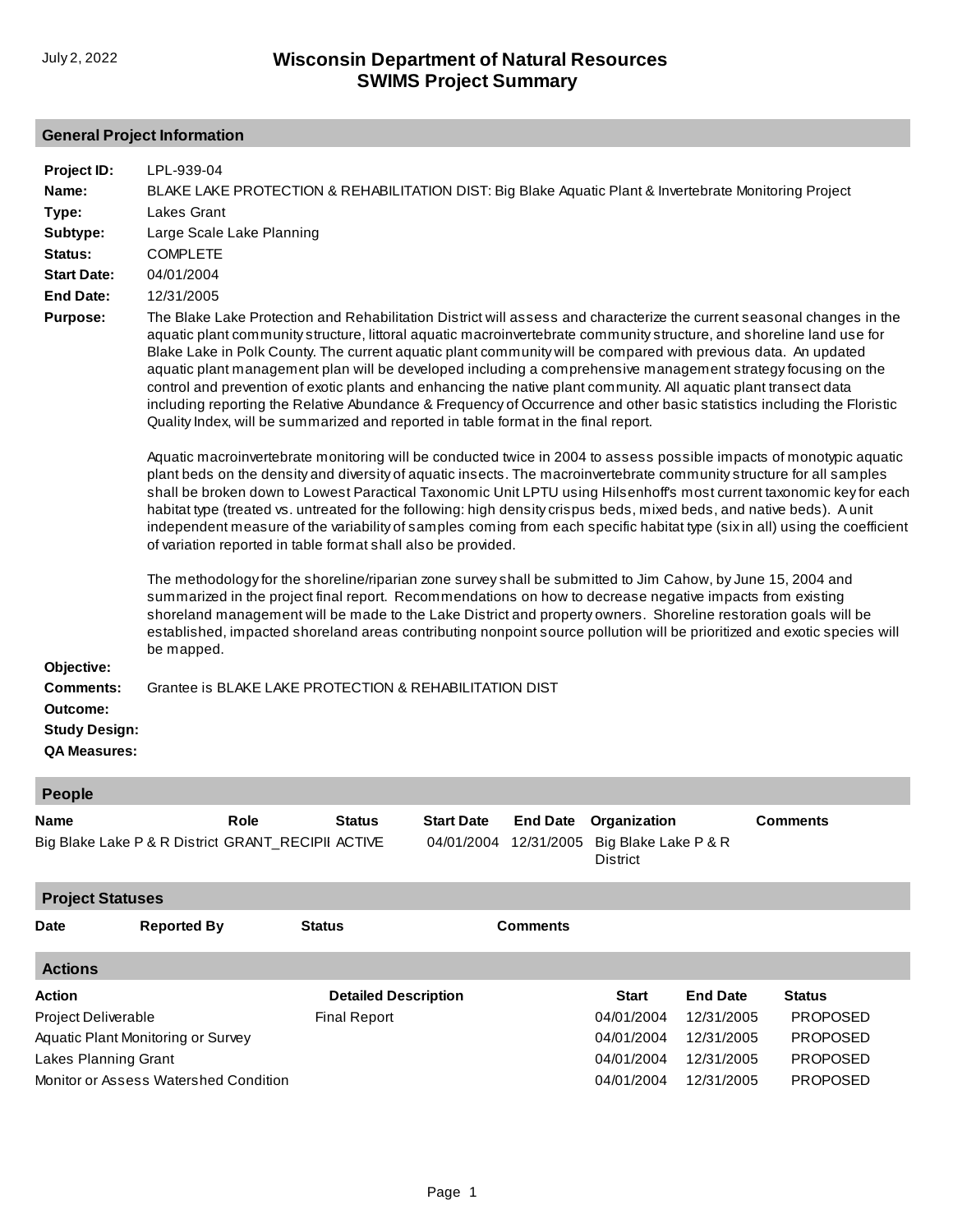## **SWIMS Project Summary** July 2, 2022 **Wisconsin Department of Natural Resources**

| Action        | <b>Detailed Description</b>                                                                                                                                                                                                                                                                                                                                                                                                                                                                                                                                                                                                                                                                                                                                                                                                                                                                                                                                                                                                                                                                                                                                                                                                                                                                                                                                                                                                                                                                                                                                                     | <b>Start</b> | <b>End Date</b> | <b>Status</b>   |
|---------------|---------------------------------------------------------------------------------------------------------------------------------------------------------------------------------------------------------------------------------------------------------------------------------------------------------------------------------------------------------------------------------------------------------------------------------------------------------------------------------------------------------------------------------------------------------------------------------------------------------------------------------------------------------------------------------------------------------------------------------------------------------------------------------------------------------------------------------------------------------------------------------------------------------------------------------------------------------------------------------------------------------------------------------------------------------------------------------------------------------------------------------------------------------------------------------------------------------------------------------------------------------------------------------------------------------------------------------------------------------------------------------------------------------------------------------------------------------------------------------------------------------------------------------------------------------------------------------|--------------|-----------------|-----------------|
| Grant Awarded | The Blake Lake Protection and<br>Rehabilitation District will assess and<br>characterize the current seasonal changes<br>in the aquatic plant community structure,<br>littoral aquatic macroinvertebrate<br>community structure, and shoreline land<br>use for Blake Lake in Polk County. The<br>current aquatic plant community will be<br>compared with previous data. An updated<br>aquatic plant management plan will be<br>developed including a comprehensive<br>management strategy focusing on the<br>control and prevention of exotic plants and<br>enhancing the native plant community. All<br>aquatic plant transect data including<br>reporting the Relative Abundance &<br>Frequency of Occurrence and other basic<br>statistics including the Floristic Quality<br>Index, will be summarized and reported in<br>table format in the final report.<br>Aquatic macroinvertebrate monitoring will<br>be conducted twice in 2004 to assess<br>possible impacts of monotypic aquatic<br>plant beds on the density and diversity of<br>aquatic insects. The macroinvertebrate<br>community structure for all samples shall<br>be broken down to Lowest Paractical<br>Taxonomic Unit LPTU using Hilsenhoff's<br>most current taxonomic key for each<br>habitat type (treated vs. untreated for the<br>following: high density crispus beds,<br>mixed beds, and native beds). A unit<br>independent measure of the variability of<br>samples coming from each specific<br>habitat type (six in all) using the coefficient<br>of variation reported in table format shall | 04/01/2004   |                 | <b>COMPLETE</b> |
|               | also be provided.<br>The methodology for the shoreline/riparian<br>zone survey shall be submitted to Jim<br>Cahow, by June 15, 2004 and summarized<br>in the project final report.<br>Recommendations on how to decrease<br>negative impacts from existing shoreland<br>management will be made to the Lake<br>District and property owners. Shoreline<br>restoration goals will be established,<br>impacted shoreland areas contributing<br>nonpoint source pollution will be prioritized<br>and exotic species will be mapped.                                                                                                                                                                                                                                                                                                                                                                                                                                                                                                                                                                                                                                                                                                                                                                                                                                                                                                                                                                                                                                                |              |                 |                 |